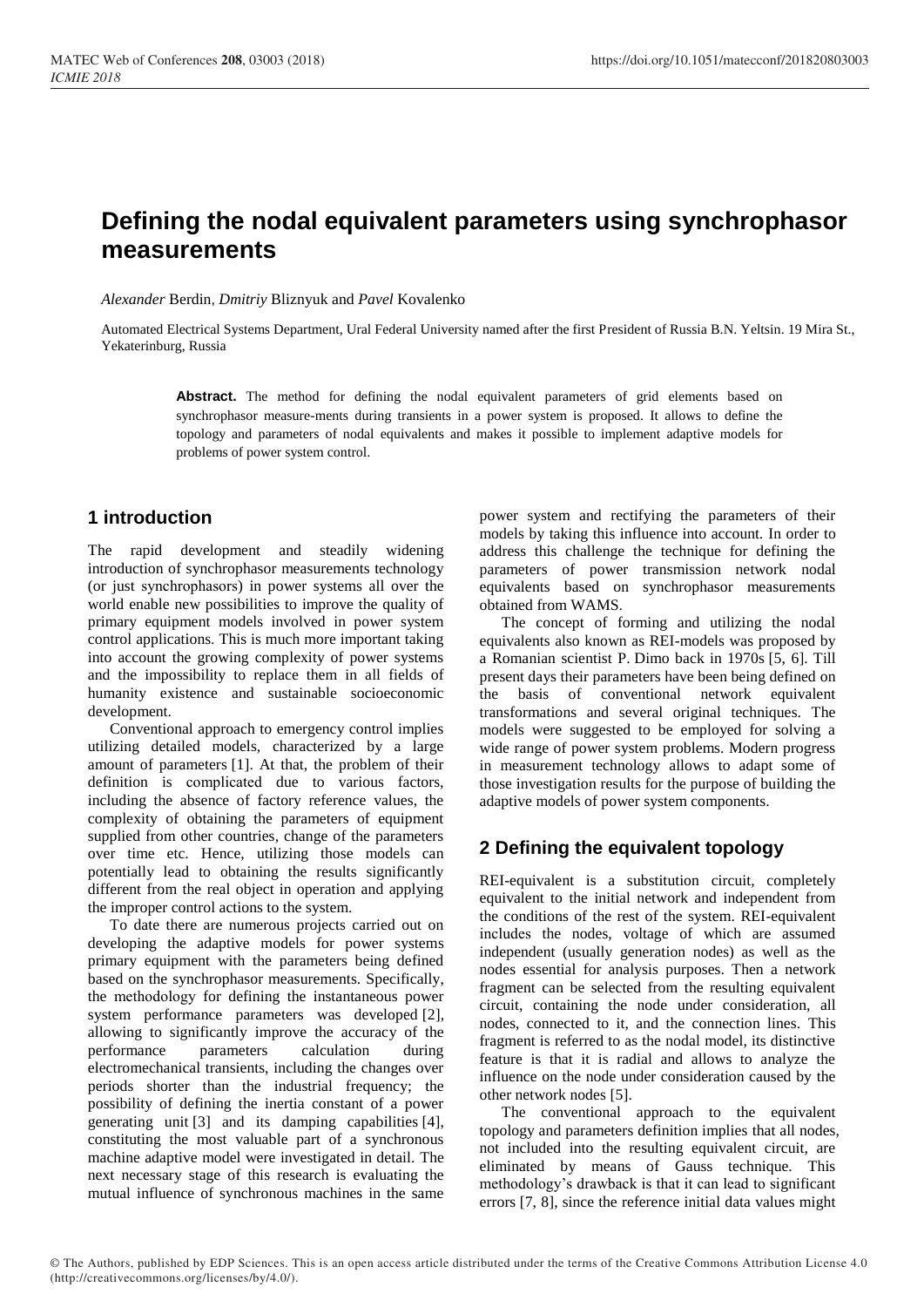substantially differ from the actual ones. The issue is made even worse by the consequential essence of Gaussian elimination procedure, that results in errors accumulation.

It is proposed to preserve the Gaussian elimination procedure for defining the electrical network equivalent topology. However, the problem of defining the equivalent model parameters is proposed to be addressed by utilizing the synchrophasor measurements – associated with the nodes which are not eliminated – collected during transients resulting from random disturbances (the methodology for defining the parameters is presented in the following section).

The widely known Kundur model [9] (Figure 1) is investigated as an example for the proposed methodology validation. The model comprises 4 generating nodes, 2 load nodes and connecting lines. The initial equivalent circuit is shown in Figure 2. The nodal equivalent implies eliminating all nodes except for the generating ones. Hence, the nodes 1, 2, 3, and 4 are preserved while the nodes 7, 8, and 9 are eliminated. The network reduction results are presented in Figure 3.

REI-equivalent, intended for the analysis of a part of the network influence on the node under examination, can be obtained from the complete network equivalent by eliminating the nodes having no connection with the considered one. Equivalents for each of the network nodes are shown in Figure 4.

The equivalent impedances were defined as well during the equivalent calculations. They are to be used as the reference values in order to compare the experiment results.



**Fig 1.** The power system under consideration



#### **Fig 2.** The initial equivalent circuit



#### **Fig 3.** The network equivalent



**Fig 4.** The equivalents associated to each network node  $(a - for node 1, b - for node 4, c - for node 3, d - for node 2)$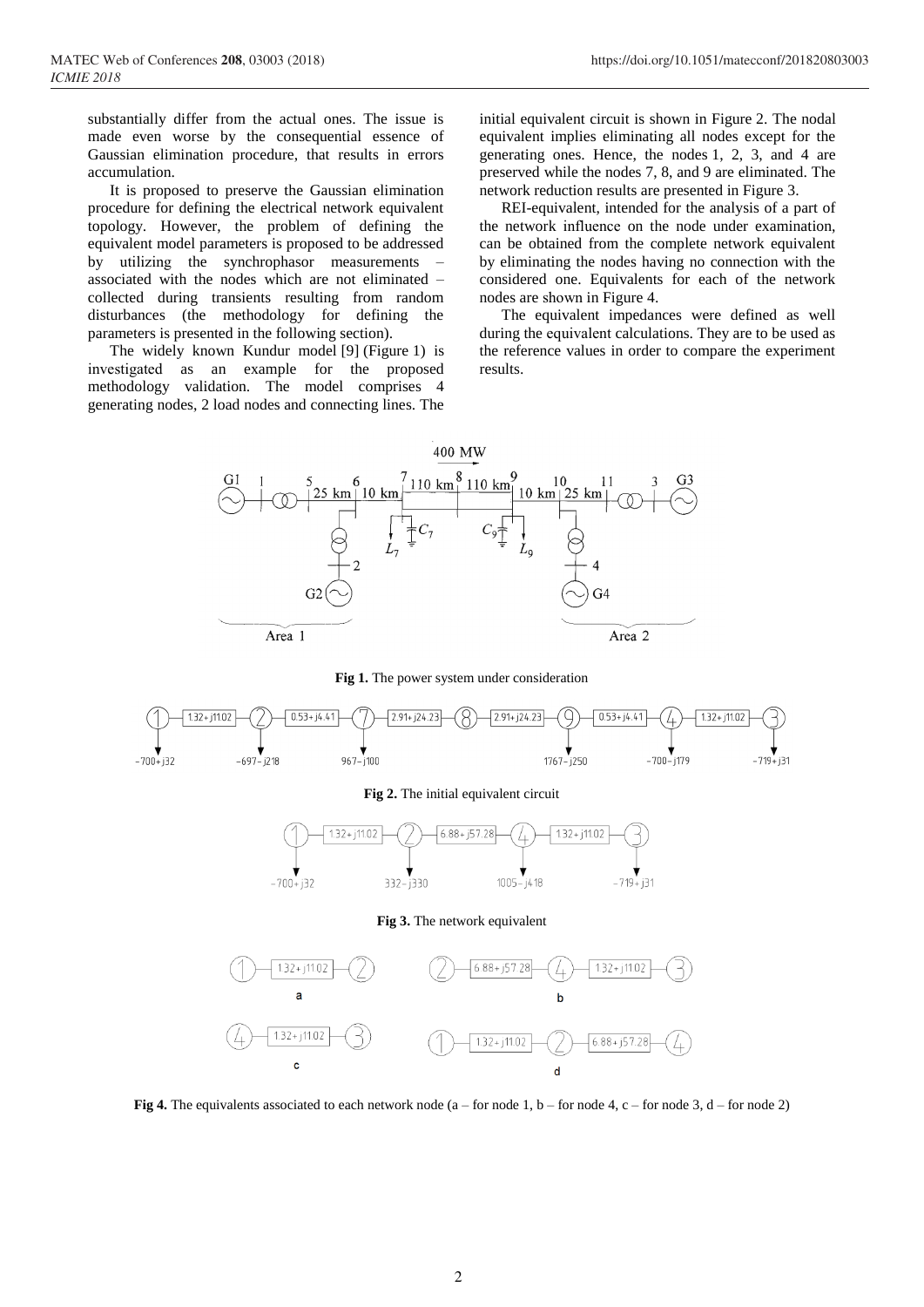## **3 Defining the nodal equivalent parameters**

Nodal equivalent parameters definition is based on the commonly known electrical engineering laws. Apparent power in a line connecting the *i* and *j* nodes is defined according to the following expression:

$$
\dot{S}_{ij} = \sqrt{3}\dot{U}_i \bar{I}_{ij} \tag{1}
$$

where  $\dot{U}_i$  is the *i* node voltage vector,

 $\overline{I}_{ii}$  is the line connecting the *i* and *j* nodes current complex-conjugate vector.

Hence, the apparent power complex-conjugate corresponding to the same line after substituting the current expression and algebraic transformation can be rewritten as follows:

$$
\overline{S}_{ij} = Y_{ij} U_i (U_j (\cos \delta_{ij} + j \sin \delta_{ij}) - U_i)
$$
 (2)

where  $Y_{ij}$  is the conductance of the line connecting the *i* 

and *j* nodes,

*U* is the corresponding node voltage,

 $\delta_{ij}$  is the angle between the *i* and *j* nodes.

In 220 kV (and higher) networks, which are primarily the relevant field for current research, the resistance is significantly smaller, then the reactance, and hence can be neglected. Taking this into account, the real part of (2) can be expressed as follows:

$$
I_{Pij} = b_{ij} U_j \sin \delta_{ij} \tag{3}
$$

where *i ij*  $P$ ij  $-\frac{1}{U}$ *P*  $I_{Pij} = \frac{I_{ij}}{I}$ , and  $P_{ij}$  is the active power flow over

the line connecting the *i* and *j* nodes;

*ij ij*  $-\frac{1}{x}$  $b_{ii} = \frac{1}{1}$  is the reactive conductance of the line

connecting the *i* and *j* nodes, and  $x_{ij}$  is its impedance.

By totalizing the corresponding currents for every line connecting the *i* node to the *n j* nodes connected to it, one can obtain:

$$
I_{Pi} = \sum_{j=1}^{n} b_{ij} U_j \sin \delta_{ij}
$$
 (4)

where *i*  $p_i = \frac{I_i}{U}$  $I_{Pi} = \frac{P_i}{I}$ , and  $P_i$  is the equivalent active power

for the *i* node.

The expression (4) is used for the purpose of defining the parameters of a nodal model for the *i* node. The unknown is the reactive conductance of the lines, while the rest of the parameters are WAMS-measured. The unknown can be defined by utilizing the multi-parameter model [10] or the least square technique.

The same expression can be obtained for the imaginary part of (2) as well. Therefore, the expression containing reactive power instead of active power is derived. The combined usage of (4) and the same

expression with the reactive power for defining the equivalent parameters is to improve the calculations accuracy.

Equivalent nodal active power  $P_i$  is a vector sum of the considered node generation, its load and part of a network load distributed into the node. For example, the equivalent nodal active power of 332 MW (see Figure 3) for the node 2 of the considered network shown in Figure 2 is the aggregate of the node generation (which is –700 MW) and the part of the nodes 7 and 9 loads. At that, the equivalent active power for the node 1 is only its own generation, since the other nodes load is not distributed into the node.

Therefore, each stage of Gaussian elimination must be accompanied by preserving the coefficients reflecting the share of the load distributed from the eliminated nodes to the remaining ones. Thus, when subtracting the equation *x*, corresponding the eliminated node, from the equation *y*, corresponding to another node, the coefficient of this subtraction must be preserved. These coefficients are referred to as the load distribution coefficients  $k_x^y$ . They reflect the share of the node *x* load transferred to the node *y*. the coefficients for the investigated example are the following:

$$
k_2^7 = 0.923
$$
;  $k_2^9 = 0.077$ ;  
 $k_4^7 = 0.077$ ;  $k_4^9 = 0.923$ .

Then the equivalent nodal active power can be derived from the node generation measurements by taking into account all loads, distributed into the node through the load distribution coefficients.

### **4 Method validation**

#### **4.1 Steady state simulation**

The general possibility of utilizing the proposed methodology for the nodal equivalents parameters was validated using Kundur's digital model shown in Figure 1. At the first stage a set of steady-state conditions were simulated using RastrWin software.

10 steady-state conditions were simulated with nodes 1, 3, and 4 generation (node 2 is the swing-bus) being varied from 650 MW to 720 MW. Based on the obtained results the impedances of the nodal equivalent networks were calculated for each of the 4 generating nodes. There were two calculations performed – with taking resistance into account and without. The results are summarized in Tables 1 and 2.

**Table 1.** The results of evaluating the equivalent parameters based on steady-state simulation measurements (with considering resistance)

| Consi-<br>dered<br>node | $X_{12}$ | $X_{24}$ | $X_{34}$ | $R_{12}$ | $R_{24}$ | $R_{34}$ |
|-------------------------|----------|----------|----------|----------|----------|----------|
|                         | 10.96    |          |          | 1.62     |          |          |
| 2                       | 11.40    | 56.17    |          | $-0.48$  | 0.75     |          |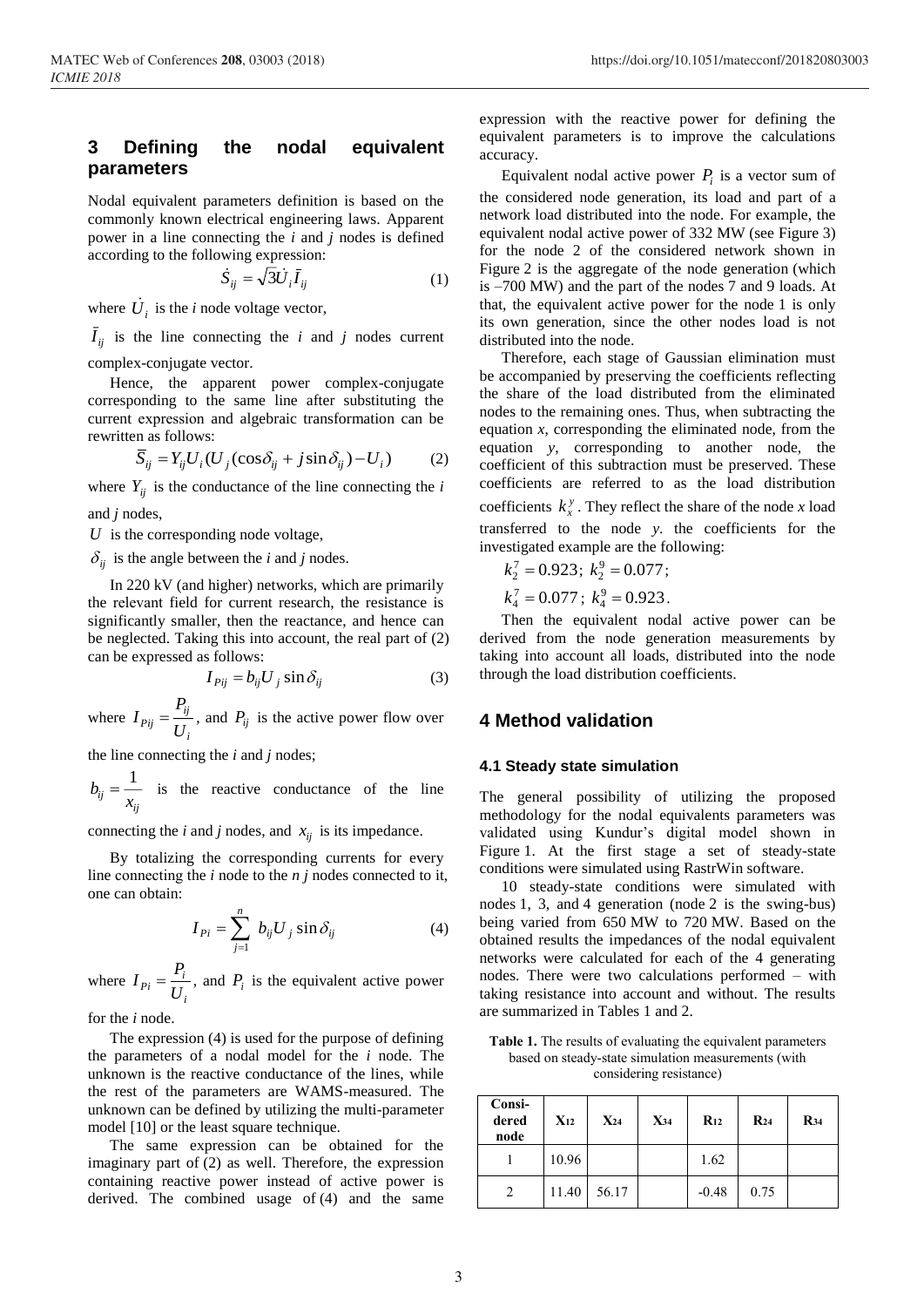| 3             |       |       | 11.02 |                                                   |       | 1.36    |
|---------------|-------|-------|-------|---------------------------------------------------|-------|---------|
| 4             |       | 48.90 | 6.00  |                                                   | 15.05 | $-6.50$ |
| Average       | 11.18 | 52.54 | 8.51  | 0.57                                              | 7.90  | $-2.57$ |
| Referen<br>ce | 11.02 | 57.28 | 11.02 | 1.32                                              | 6.88  | 1.32    |
| Error         |       |       |       | 1.45 % -8.28 % -22.78 % -56.86 % 14.84 % -294.6 % |       |         |

Table 1 indicates that taking resistance into account renders the calculation results deviation from the reference values quite significant. The reference was obtained by means of Gaussian elimination (see Figure 3). At that, Table 2 shows that in case calculation is performed without taking resistance into account, the results are close to the reference values. Low accuracy of the calculation with taking resistance into account is due to its small value compared to the reactance. Excluding the resistance from the analysis (Table 2) significantly improves the results accuracy. Apparently, in-deep research of this phenomenon requires the detailed investigation of the utilized computational technique.

**Table 2.** The results of evaluating the equivalent parameters based on steady-state simulation measurements (without considering resistance)

| <b>Considered node</b> | $X_{12}$ | $X_{24}$ | $X_{34}$ |
|------------------------|----------|----------|----------|
| 1                      | 11.08    |          |          |
| 2                      | 11.37    | 55.82    |          |
| 3                      |          |          | 11.08    |
| 4                      |          | 62.92    | 11.47    |
| Average                | 11.22    | 59.37    | 11.28    |
| Reference              | 11.02    | 57.28    | 11.02    |
| Error                  | 1.86 %   | 3.64%    | $2.35\%$ |

However, the combination of calculation results for different nodes allows to obtain the calculated values close to the actual ones. The maximum average values deviation of the calculated values from the reference ones amounted for as low as 3.64 % (without considering resistance).

The experiment results prove the applicability of the proposed method for defining the nodal equivalents parameters based on the steady-state measurements. However, the steady-state measurements change insignificantly over short periods of operation, which leads to the results accuracy decrease. Although longer periods can be considered, the power system topology and performance parameters might change. Therefore, applying the proposed method to the analysis based on steady-state measurements requires that one ensures the limits of the equipment parameters deviations and the fact that the power system topology stays the same.

#### **4.2 Transient simulation**

Actual practice highlights it is preferable to define the equivalents parameters based on transient measurements since it is transients when the measured parameters deviate in a wide range over short period of time. During transients the network topology generally remains the same, while the significant deviations of the measured parameters decrease the influence of measurement errors, which improves the calculation accuracy. The following experiment was conducted in order to validate the proposed method application to the WAMS emergency recordings.

A disturbance was simulated in Kundur model using MATLAB Simulink. The excitation winding of the generator in node 3 was subjected to a  $+5\%$  20 ms voltage impulse. At the same tome the excitation winding of the generator in node 4 was subjected to  $a -$ 5 % voltage impulse of the same duration. As a result the low-frequency oscillations emerged. Figures 5 and 6 show the simulated WAMS measurements of the active power and voltage in the generation nodes. The nodal equivalent parameters calculation results for all generation nodes are summarized in Table 3.

The results clearly indicate that the simulated WAMS measurements during transients the accuracy of the nodal equivalents parameters calculation proved to be high. The maximum deviation from the value assumed to be the reference, amounted for 4.02 %.

**Table 3.** The results of evaluating the equivalent parameters based on transient (low-frequency oscillations) simulation measurements

| <b>Considered node</b> | $X_{12}$ | $X_{24}$ | $X_{34}$ |
|------------------------|----------|----------|----------|
|                        | 10.93    |          |          |
| $\overline{2}$         | 11.57    | 58.29    |          |
| 3                      |          |          | 10.92    |
| 4                      |          | 60.88    | 11.51    |
| Average                | 11.25    | 59.58    | 11.22    |
| Reference              | 11.02    | 57.28    | 11.02    |
| Error                  | 2.08 %   | 4.02 %   | 1.86 %   |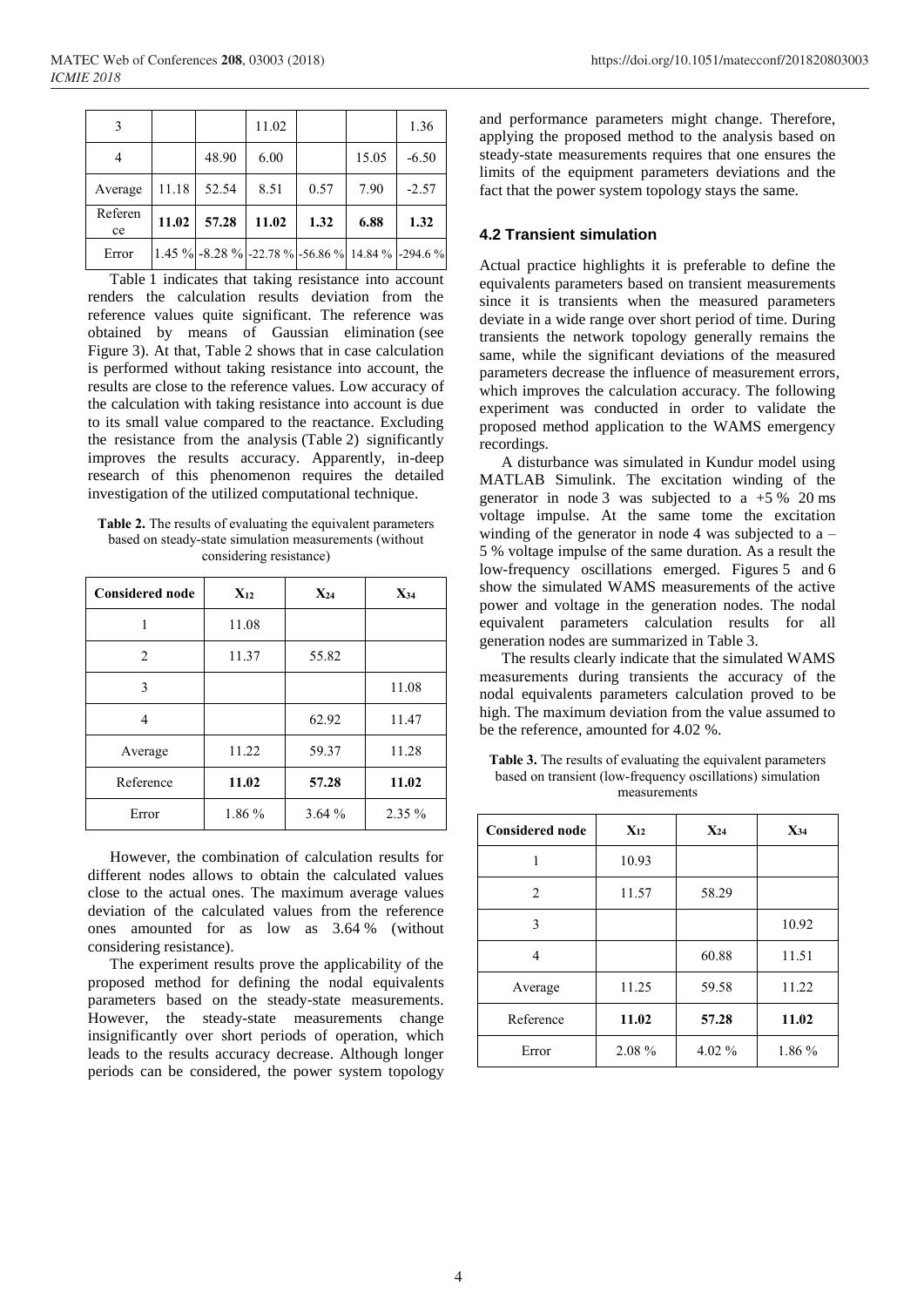

**Fig 5.** Active power measurements in all nodes of the considered system



**Fig 6.** Voltage measurements in all nodes of the considered system

## **5 Conclusion**

Current research proposes the method allowing to define the parameters of the network nodal equivalents based on the synchrophasor measurements performed during power system transients. Accumulating the corresponding measurements archive allows to rectify the parameters and define them for different network topologies and operating conditions [11, 12].

The method was validated and proved its efficiency using the digital simulation of both steady-state conditions and transients. The defined equivalents parameters values differ from the reference ones by less than 5 %, which indicates the proposed method can be applied to defining the nodal equivalents parameters based on the transient measurements.

The developed method plays an important role in assessing the mutual influence of the generators in a power system. The nodal equivalents clearly outline the nodes influencing the considered one and evaluate this influence with the electrical distance between them being calculated.

The next stage of the method development implies its validation using the physical simulation results and actual data collected from the power system objects. The WAMS systems development and improving the synchrophasor observability of the power system suggests a wide range of potential opportunities for implementing the proposed method and employing it in power system dispatch and automatic emergency control.

### **Acknowledgement**

The work was supported by Act 211 Government of the Russian Federation, contract № 02.A03.21.0006 and the Ministry of Education and Science of Russian Federation (in the framework of state assignment, № 13.1928.2014/K (project № 1928)).

### **References**

- 1. G. Shabalin, A. Pazderin, P. Bannykh, E. Balakh. Voltage stability analysis using quadratic objective function taking into account equality constraint // 2016 IEEE International Conference on the Science of Electrical Engineering Proceedings.
- 2. Berdin A.S., Bliznyuk D.I., Kovalenko P.Y., Egorov A.O., Cherepov A.S. Otsenka mgnovennyh znacheniy parametrov elektricheskogo rezhima v seti peremennogo toka // Elektricheskie stantsii, #8 – 2015.
- 3. Berdin A.S., Bliznyuk D.I., Gerasimov A.S. Opredelenie ehkvivalentnoj inercionnoj postoyannoj po dannym izmerenij ehlektromehanicheskogo perekhodnogo processa // Izvestiya NTC Edinoj ehnergeticheskoj sistemy #1 – 2016.
- 4. Berdin A.S., Bliznyuk D.I., Gerasimov A.S. Ocenka dempfernyh svojstv ehnergobloka s ispolzovaniem ehksperimentalnyh dannyh // Izvestiya NTC Edinoj ehnergeticheskoj sistemy #2 – 2016.